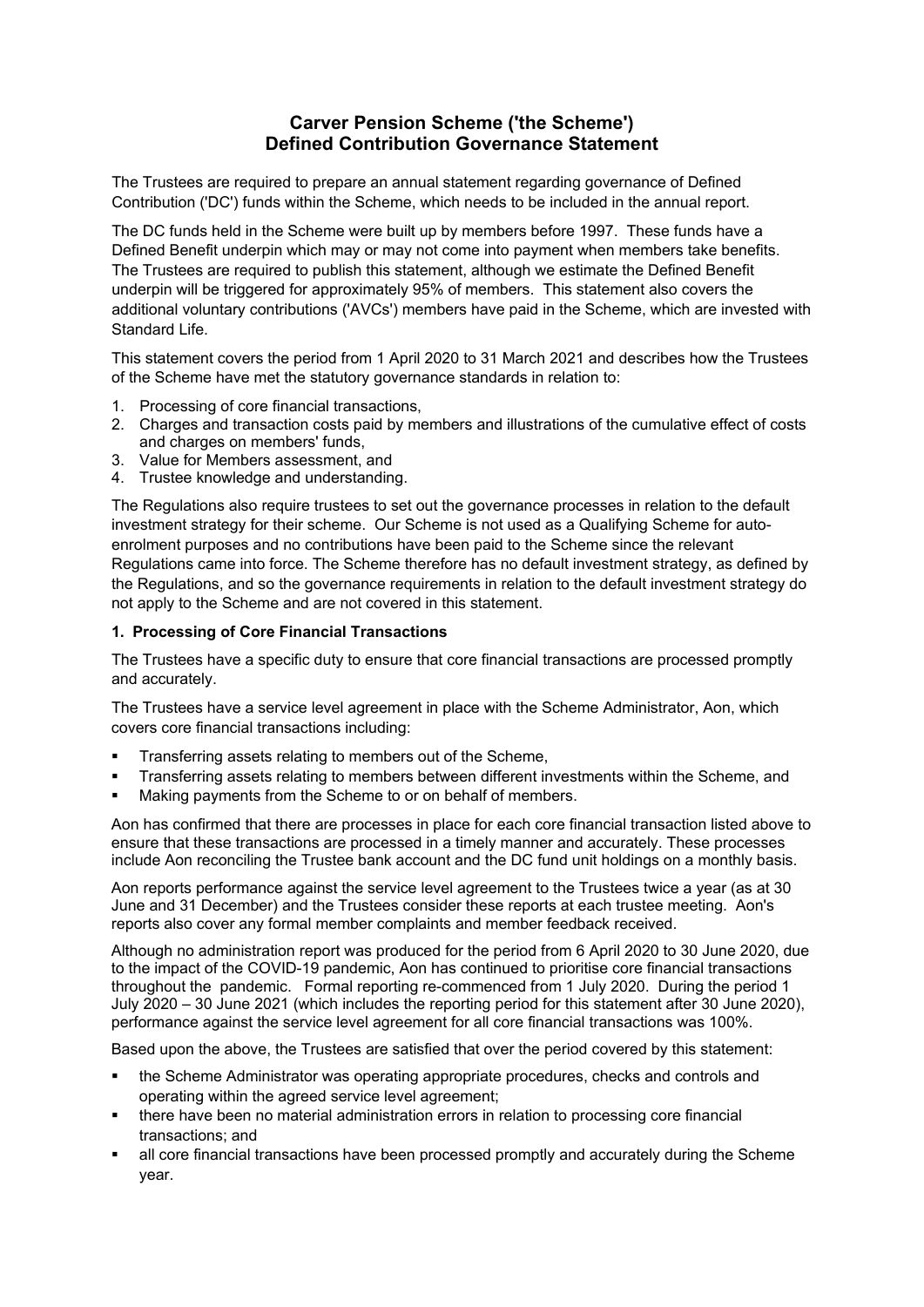# **2i. Charges and transaction costs paid by members**

The Trustees are expected to show:

- (i) the explicit charges paid by members. The Total Expense Ratio ('TER') is the total of the explicit charges each year expressed as a percentage of the fund value, it includes the Annual Management Charge and any other expenses such as fees paid to the trustee (or depositary), custodian, auditors and registrar and therefore provides a clear picture of the total annual costs of running the fund.
- (ii) transaction costs (i.e. the costs of buying and selling investments in a fund) which are paid by members.

The charges (TER) and transaction costs for the DC and AVC funds held by members for the period 1 April 2020 to 31 March 2021 are shown in the table below. These have been supplied by the providers, Legal & General ('L&G'), Aberdeen Standard Life ('ASI') and Standard Life Assurance Limited ('Standard Life'). Where transaction costs have been provided as a negative cost (i.e. a gain to the fund), as can happen in some circumstances, these have been set to zero by the Trustees.

| <b>Fund</b>                                       | <b>TER</b><br>(%) | <b>Transaction Costs</b><br>(%) |
|---------------------------------------------------|-------------------|---------------------------------|
| Lifestyle strategy                                | 0.1437 to $0.721$ | $0.0087$ to $0.03521$           |
| ASI Global Absolute Return Strategies Fund        | 0.72              | 0.0087                          |
| Legal & General Global Equity 50:50 Index         | 0.165             | 0.0022                          |
| Legal & General UK Equity Index                   | 0.1               | 0.0000                          |
| Legal & General Overseas Equity Fund <sup>2</sup> | 0.45              | 0.0703                          |
| Legal & General Pre-Retirement Fund               | 0.15              | 0.0366                          |
| Legal & General Cash Fund                         | 0.125             | 0.0000                          |
| Standard Life Managed Pension Fund (AVCs)         | 1.03              | 0.1585                          |

1 Depending upon term to retirement

2 The Overseas Equity Fund is currently invested entirely in the Legal & General Global Emerging Markets Equity Index Fund.

#### **2ii. Illustrations to show the cumulative effect of costs and charges**

The Trustees are required to illustrate the effect of costs and charges typically paid by a member on their DC fund (as a "pounds and pence figure"). The Regulations allow the Trustees to exercise their discretion with regards to the examples provided to show the effect of costs and charges over time, as long as they are realistic and representative of the Scheme's membership.

In order to help members understand the impact that costs and charges can have on their retirement savings, the Trustees have provided illustrations of their cumulative effect on the value of typical Scheme members' DC savings over the period to their retirement.

The illustrations have been prepared having regard to statutory guidance, selecting suitable representative members, and are based on a number of assumptions about the future which are set out under 'notes and assumptions' below. Members should be aware that such assumptions may or may not hold true, so the illustrations do not promise what could happen in the future and fund values are not guaranteed. Furthermore, because the illustrations are based on typical members of the Scheme they are not a substitute for the individual and personalised illustrations which are provided to members in their Annual Benefit Statements.

We have decided to show illustrations for two example members with DC funds.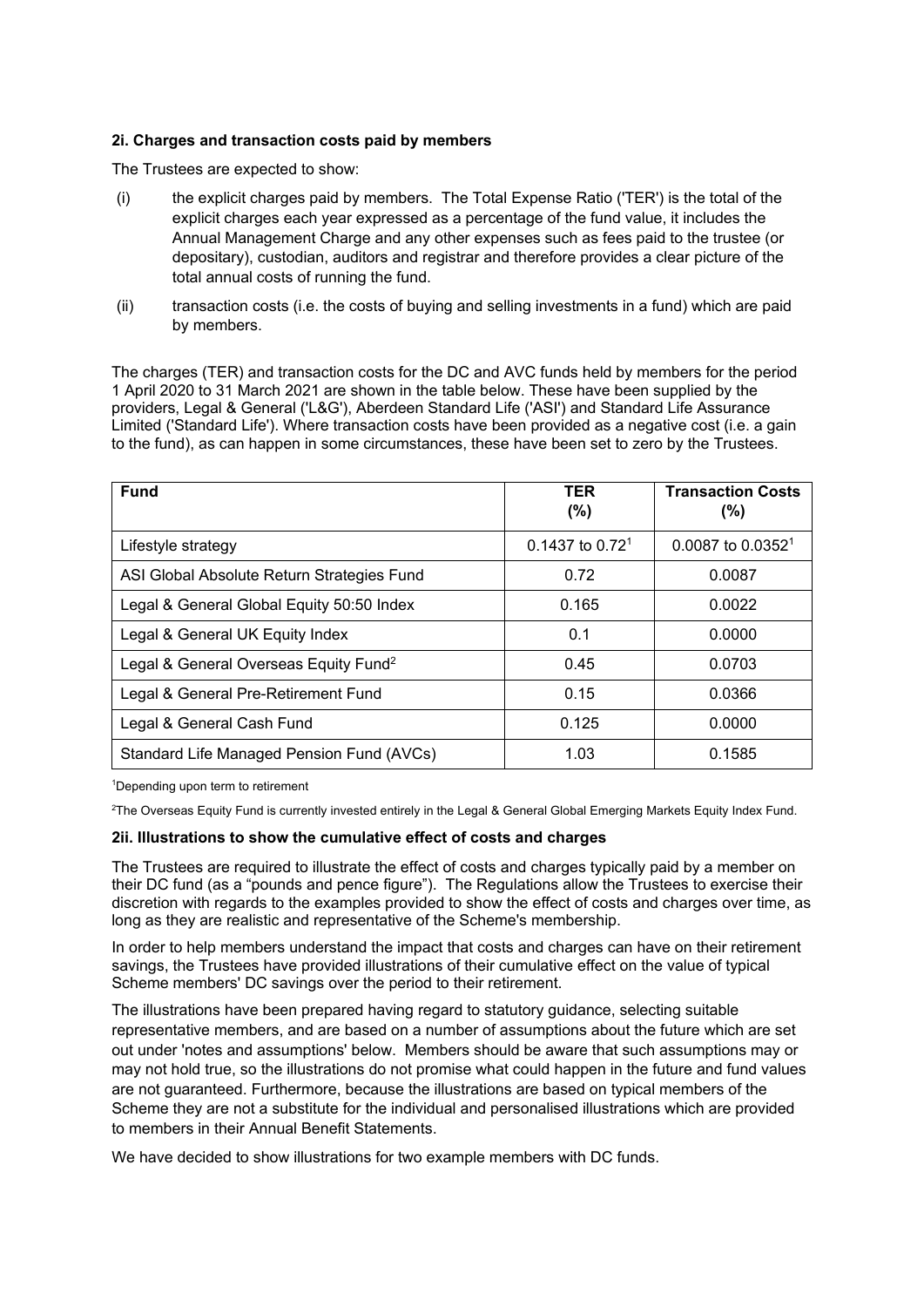- Example member 1: a member with DC funds who is 48 and therefore has 17 years until they reach normal retirement age (65) with a current fund value of £2,500;
- Example member 2: an 'average' member with DC funds who is 56 and therefore has 8 years until they reach normal retirement age (65) with a current fund value of £15,200.

To show the impact of different levels of charges and expected investment returns, we have provided illustrations for the Lifestyle Strategy, the ASI Global Absolute Return Strategies Fund (representing a fund with higher charges and moderate expected returns) and the Legal & General Cash Fund (representing a fund with lower charges and lower expected returns).

The projected impact of charges on estimated fund values ('EFV') is shown in the tables below:

# **Example member 1:**

|         | Lifestyle strategy                |                                  | ASI Global Absolute Return<br><b>Strategies Fund</b> |                            |                           | Legal & General Cash Fund |                            |                                  |                      |
|---------|-----------------------------------|----------------------------------|------------------------------------------------------|----------------------------|---------------------------|---------------------------|----------------------------|----------------------------------|----------------------|
| At Age: | <b>EFV</b><br>(before<br>charges) | <b>EFV</b><br>(after<br>charges) | Effect of<br>charges                                 | EFV<br>(before<br>charges) | EFV<br>(after<br>charges) | Effect of<br>charges      | EFV<br>(before<br>charges) | <b>EFV</b><br>(after<br>charges) | Effect of<br>charges |
| 50      | £2,710                            | £2,700                           | £10                                                  | £2,600                     | £2,560                    | £40                       | £2,430                     | £2,420                           | £6                   |
| 55      | £3,170                            | £3,080                           | £90                                                  | £2,860                     | £2,730                    | £130                      | £2,250                     | £2,240                           | £20                  |
| 60      | £3.450                            | £3.240                           | £210                                                 | £3,150                     | £2.900                    | £250                      | £2,090                     | £2,060                           | £30                  |
| 65      | £3,380                            | £3,130                           | £250                                                 | £3,470                     | £3,080                    | £390                      | £1,950                     | £1,900                           | £50                  |

# **Example member 2:**

|         | Lifestyle strategy                |                                  | ASI Global Absolute Return<br><b>Strategies Fund</b> |                                    |                                  | Legal & General Cash Fund |                                   |                                  |                      |
|---------|-----------------------------------|----------------------------------|------------------------------------------------------|------------------------------------|----------------------------------|---------------------------|-----------------------------------|----------------------------------|----------------------|
| At Age: | <b>FFV</b><br>(before<br>charges) | <b>FFV</b><br>(after<br>charges) | Effect of<br>charges                                 | <b>FFV</b><br>(before)<br>charges) | <b>EFV</b><br>(after<br>charges) | Effect of<br>charges      | <b>FFV</b><br>(before<br>charges) | <b>EFV</b><br>(after<br>charges) | Effect of<br>charges |
| 60      | £16,200                           | £15,790                          | £410                                                 | £16.420                            | £15,970                          | £450                      | £14,330                           | £14,260                          | £70                  |
| 65      | £15,890                           | £15,250                          | £640                                                 | £18,090                            | £16,990                          | £1,100                    | £13,310                           | £13,160                          | £150                 |

# **Notes and assumptions**

- Fund values shown are estimates and are not guaranteed
- Illustrations assume no further contributions are paid
- Projected fund values are shown in today's terms, and do not need to be reduced further for the effect of future inflation
- Inflation is assumed to be 2.5% p.a.
- The starting fund values used in the projections are representative of the average for the Scheme's DC members
- Transaction costs have been averaged over a 3-year period in line with statutory guidance to reduce the level of volatility
- A floor of 0% p.a. has been used for the transaction costs if these were negative in any year so as not to potentially understate the effect of charges on fund values over time
- The projected growth rates used have been provided by our advisers and are consistent with the growth rates used for Annual Benefit Statements
- The growth rates and total charges (i.e. the TER plus transaction costs) used for the illustrations are shown in the table below:

| <b>Fund</b>        | Total charges (% p.a.)        | <b>Expected growth rate</b>              |
|--------------------|-------------------------------|------------------------------------------|
| Lifestyle strategy | 0.1582 to 0.7256 <sup>1</sup> | Between 4.25% p.a. above inflation and   |
|                    |                               | 1.275% p.a. below inflation <sup>1</sup> |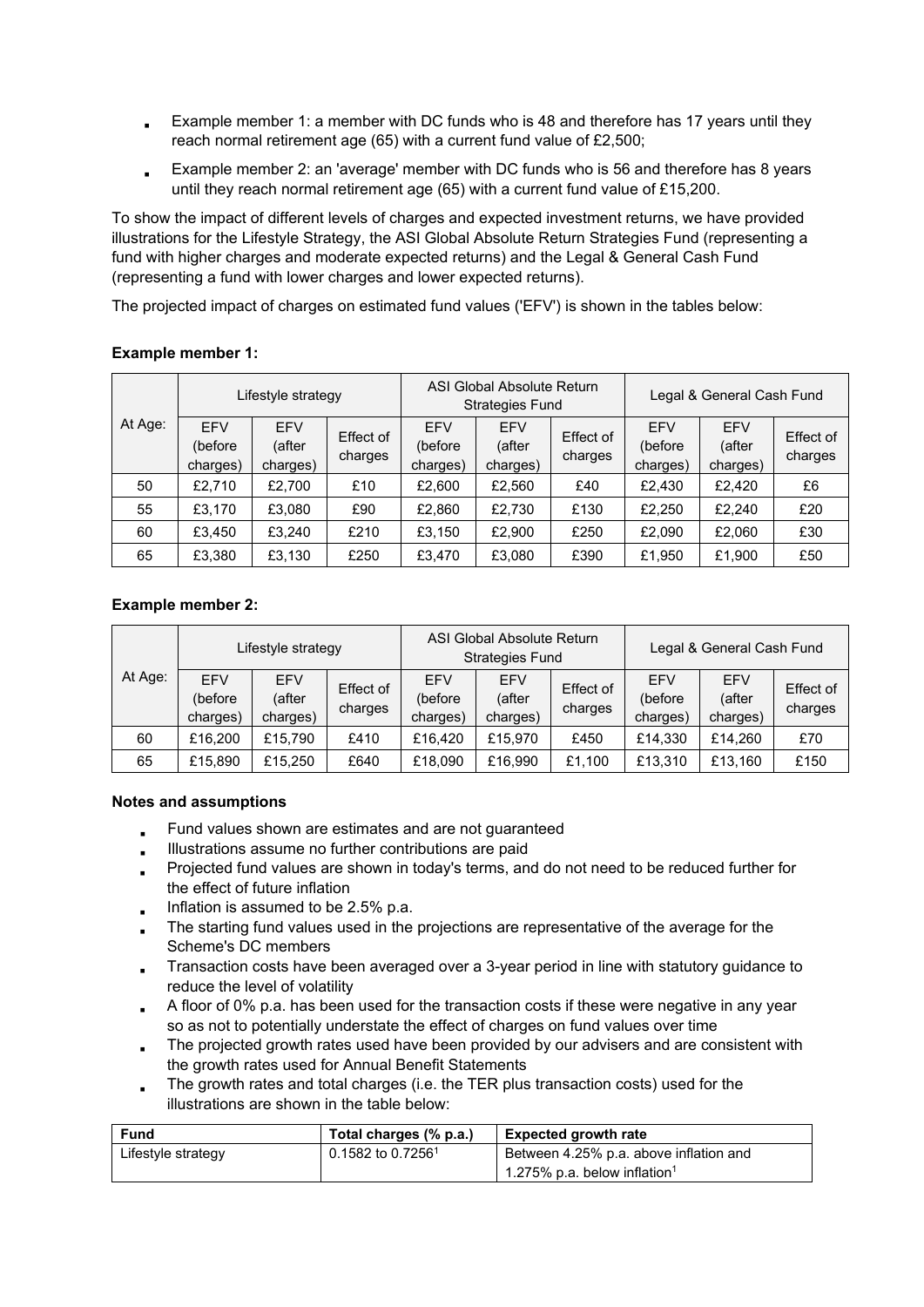| ASI Global Absolute Return | 0.72  | 2.0% p.a. above inflation |
|----------------------------|-------|---------------------------|
| Strategies Fund            |       |                           |
| L&G Cash Fund              | 0.126 | 1.5% p.a. below inflation |

1For the lifestyle strategy, the projection takes into account the changing proportion invested in the different underlying funds over time.

Only one member of the Scheme holds AVCs. We have not included an illustration to show the impact of costs and charges on AVC funds, since this members' Annual Benefit Statement will provide a better indication of this.

### **4. Value for members assessment**

The Administration Regulations require the Trustees to make an assessment of charges and transaction costs borne by members and the extent to which those charges and costs represent good value for members. There is no legal definition of "good value" and so the process of determining good value for members is a subjective one.

In order to assess whether our members receive good value from the Scheme relative to the costs and charges they pay, we have considered:

- the costs and charges borne by members (identified as the TER and transaction costs set out in section 2 of this statement) and
- the benefits of membership.

Members pay only the investment charges on their DC funds, all other costs are met by the sponsoring employer. Although up to date cost benchmarking data is limited for schemes not used for auto-enrolment, in our adviser's experience, the charges paid by members from their DC funds are competitive compared to other similar schemes. There is no market benchmarking data available for transaction costs and they are volatile from one year to the next depending on the extent of trades within funds, however, our adviser's high-level assessment of the transaction costs incurred by members over this reporting period indicates that these appear reasonable.

The Trustees have considered the services and benefits provided to members with DC funds such as the reporting and monitoring in place for these funds, the investment options available, the efficiency of administration, and the retirement benefits provided by the DC funds. The Trustees concluded that, whilst members receive very little in the way of communications or support services, the Scheme is well-administered, offers a range of investment options to members and members will receive a potentially valuable benefit if the Defined Benefit underpin is triggered when they take benefits.

Based upon the above, the Trustees concluded the DC Section does provide value for members.

Members can use their AVC funds to provide their entitlement to tax free cash from the Scheme, rather than commuting defined benefit pension for tax free cash and the Trustees believe this option provides value for those members who have chosen to pay AVCs.

# **5. Trustee Knowledge and Understanding**

Sections 247 and 248 of the Pensions Act 2004 require the Trustees to have sufficient knowledge and understanding to properly exercise their functions as Trustees and to run the Scheme effectively.

The comments in this section relate to the Trustee Board as a body in dealing with the whole Scheme and are not restricted to the DC Section of the Scheme.

The Scheme's Trustee Board was comprised of three Trustees during the period covered by this Statement. No new Trustees were appointed over the period though the Chair of the Trustees has since resigned having left the Group. I am currently acting as stand in Chair.

The previous Chair had been involved as a Trustee of the Scheme since becoming Group Finance Director in 2015. His professional experience provides expertise in financial management to the Trustee Board, as does mine. Our third Trustee is a long-serving Trustee, having been appointed in 2012 and therefore has good knowledge of the Scheme and its governing documentation. He is also